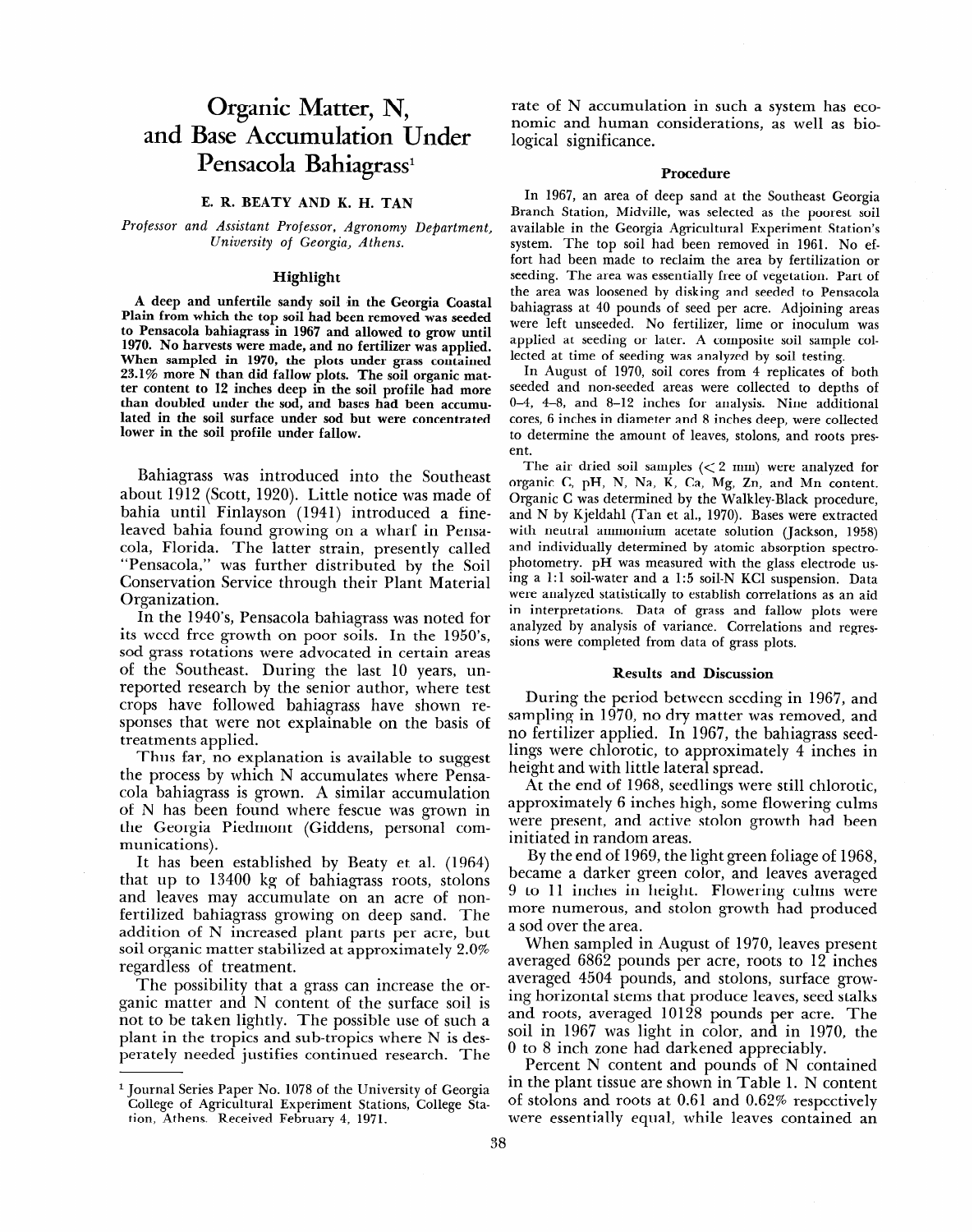**Table 1. Percent N and pounds of dry matter and N per acre of bahiagrass.** 

| Forage<br>pounds | N               |          |  |
|------------------|-----------------|----------|--|
|                  | $\mathcal{D}_o$ | lb./acre |  |
| 6862             | 0.76            | 55.4     |  |
| 4504             | 0.62            | 27.8     |  |
| 10128            | 0.61            | 61.8     |  |
|                  |                 | 145.0    |  |
|                  |                 |          |  |

average 0.76%. The N content reported here is indicative of the low N fertility status of the test area. N contained in the plant material totaled 145 pounds per acre and was composed of 55.4 pounds in the leaves, 27.8 pounds in the roots, and 61.8 pounds in the stolons. On the fallow soil area, the soil contained 627 pounds of N to 12 inches as compared to 653 pounds on the grass plots. The  $145$  pounds of N in the plant residues provide extra N accumulation amounting to 23.1% of that contained in the fallow soil.

Soil pH, organic material and N for both grass and fallow plots are shown in Table 2. pH was not significantly influenced by sod. However, the pH was significantly lower in KC1 solution than in water. Such a relationship is to be expected in soils such as this where bases are low and H<sup>+</sup> saturation is high. Measurements of pH in KC1 solution would have detected a change in base saturation by showing higher values than  $pH_{H,0}$ , if the soil exchange complex was not saturated with H+ and addition of bases by sod residue was sufficiently high. Soil organic matter showed a dramatic increase where bahiagrass was grown as compared to fallow plots at all depths measured. At the time of seeding, 1967, the area was uniform and con-

**Table 2. pH, organic matter and nitrogen content of the Norfolk soil as affected by grass and fallow treatment (average of 4 reps.).** 

| Treatment<br>and<br>depth<br>(inch) | рH<br>рH<br>H.O<br>KCl |              | Organic | N                      |        |
|-------------------------------------|------------------------|--------------|---------|------------------------|--------|
|                                     |                        | matter<br>(% | %       | 1 <sub>b</sub> / arcre |        |
| Grassed plots                       |                        |              |         |                        |        |
| $0 - 4$                             | 6.49                   | 5.17         | 1.51    | 0.023                  | 306.67 |
| $4 - 8$                             | 6.31                   | 4.86         | 1.02    | 0.014                  | 186.67 |
| $8 - 12$                            | 6.10                   | 4.61         | 0.72    | 0.012                  | 160.00 |
| Total                               |                        |              |         |                        | 653.34 |
| Fallow plots                        |                        |              |         |                        |        |
| $0 - 4$                             | 6.50                   | 5.22         | 0.71    | 0.017                  | 226.67 |
| $4 - 8$                             | 6.15                   | 4.74         | 0.33    | 0.015                  | 200.00 |
| $8 - 12$                            | 5.73                   | 4.51         | 0.42    | 0.015                  | 200.00 |
| Total                               |                        |              |         |                        | 626.67 |

**Table 3. Exchangeable macro- and micronutrient content in the Norfolk soil at 3 soil depths (inches) as affected by grass and fallow treatment (average of 4 reps.).** 

| Treatment<br>and<br>depth | Na        | K    | Сa   | Mg   | Mn   | Zn   | Sum of<br>bases |
|---------------------------|-----------|------|------|------|------|------|-----------------|
|                           | (mg/100g) |      |      |      |      |      | (me/100g)       |
| Grass plots               |           |      |      |      |      |      |                 |
| $0 - 4$                   | 0.65      | 3.00 | 2.52 | 1.97 | 0.34 | 0.32 | 0.417           |
| $4 - 8$                   | 0.48      | 2.40 | 1.92 | 1.15 | 0.12 | 0.19 | 0.285           |
| $8 - 12$                  | 0.41      | 1.73 | 1.61 | 0.84 | 0.06 | 0.15 | 0.225           |
| <b>Fallow</b> plots       |           |      |      |      |      |      |                 |
| $0 - 4$                   | 0.51      | 2.27 | 1.37 | 0.78 | 0.21 | 0.11 | 0.226           |
| $4 - 8$                   | 0.64      | 1.95 | 1.73 | 0.86 | 0.26 | 0.13 | 0.267           |
| $8 - 12$                  | 0.70      | 3.14 | 2.80 | 1.58 | 0.40 | 0.23 | 0.405           |

tained approximately 0.70% organic matter at O-4" depth. After four years under fallow conditions, the organic matter content decreased rapidly from  $0-4$ " to  $4-8$ " depth but tended to remain constant at the deeper layer. After 4 years under grass, the organic matter content had increased significantly not only in the surface but also in the subsurface soil. As can be noticed from the data in Table 2, a twofold increase was obtained at O-4" depth, but a threefold increase was observed at 4-8" depth. In summary, it can be stated that organic matter in the O-4" surface soil increased 113% in grass plots over fallow plots as compared to 209% at the  $4-8$ " and 71% in the  $8-12$  inch depths.

The decomposition rate of bahiagrass leaves, stolons, and roots is unknown, but the soil organic matter changes obtained here would indicate they are mineralized rapidly after growth ceases. An examination of leaves, stolons and roots obtained showed decomposition closely followed the actively growing stolon tip.

Soil N content was not significantly lower under fallow than under grass. The lack of a significant difference in soil N is thought to be due to the bahiagrass taking up the N as fast as the organic material is mineralized.

All bases amounted to 0.92 me per 100 grams of soil on grass plots as compared to 0.90 me per 100 grams under fallow. The significant factor is the distribution of the bases in the profile. In the fallow plots, the base element content increased with depth, while under grass the highest base content was in the surface and decreased with depth (Table 3). The positive and significant correlation between total bases and percent organic matter, four replications and three depths (Fig. l), is interpreted to signify that bahiagrass significantly increases the organic matter content of low fertility soils. This relationship indicates that the available bases in-